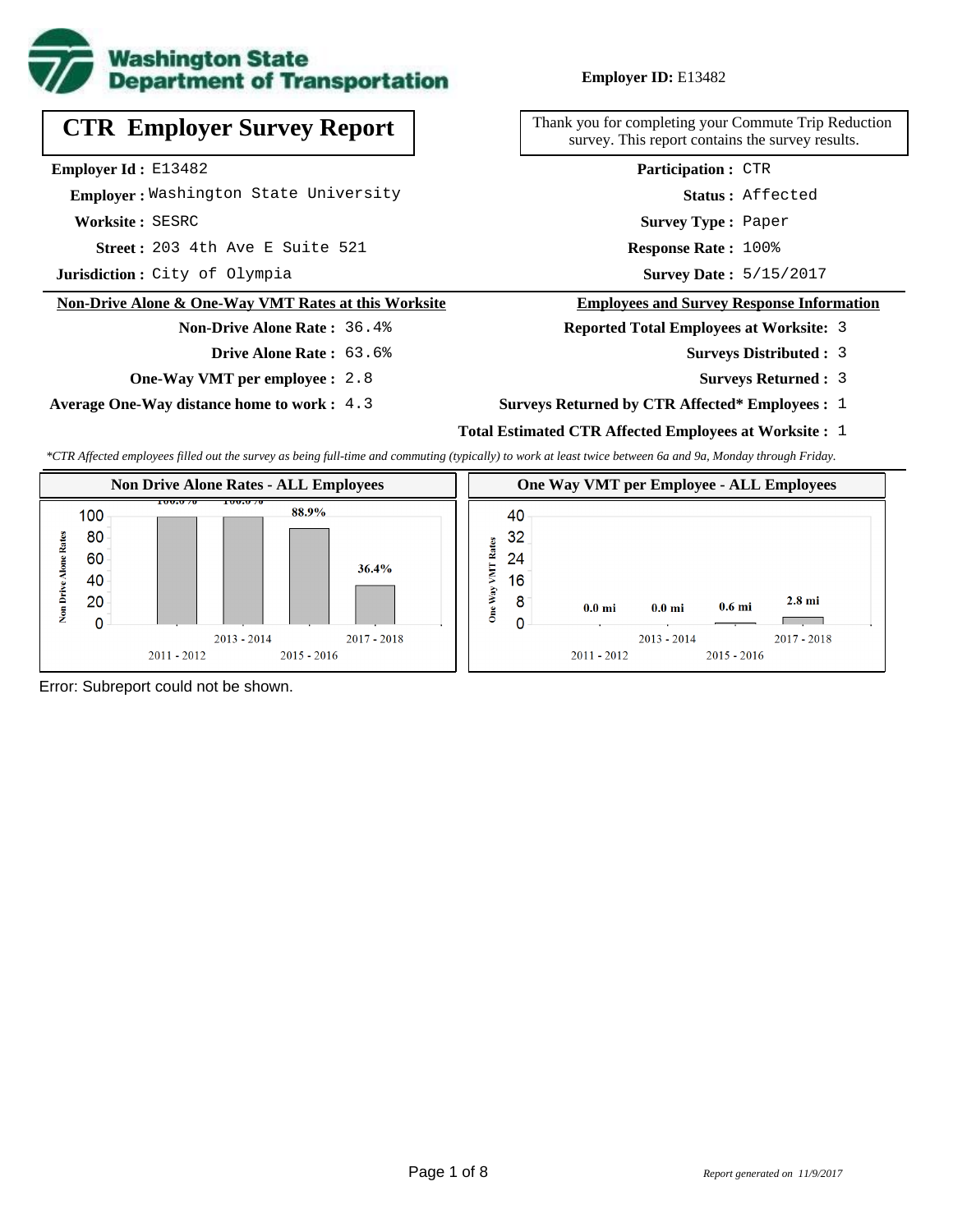

### **Commute Trips By Mode - All Employees**

**Q.4: Last week, what type of transportation did you use each day to commute TO your usual work location? (Mode used for the longest distance.)**



*\* Motorcycle-1 is now included in Drive Alone and Motorcycle-2 is included in Carpool. Information about these trips is still available by request.*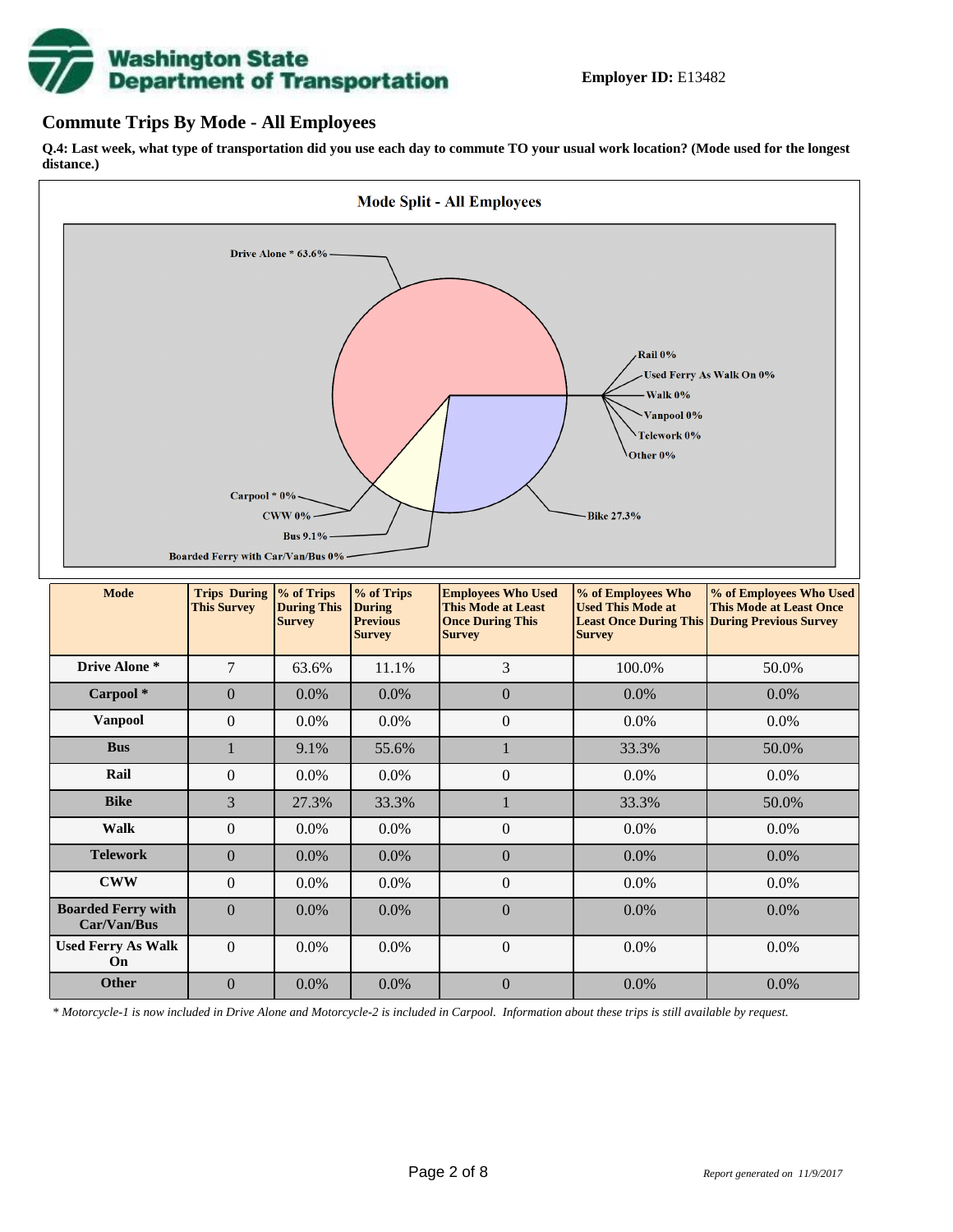

### **Commute Trips By Mode - Affected Employees**

**Q.4: Last week, what type of transportation did you use each day to commute TO your usual work location? (Mode used for the longest distance.)**



*\* Motorcycle-1 is now included in Drive Alone and Motorcycle-2 is included in Carpool. Information about these trips is still available by request.*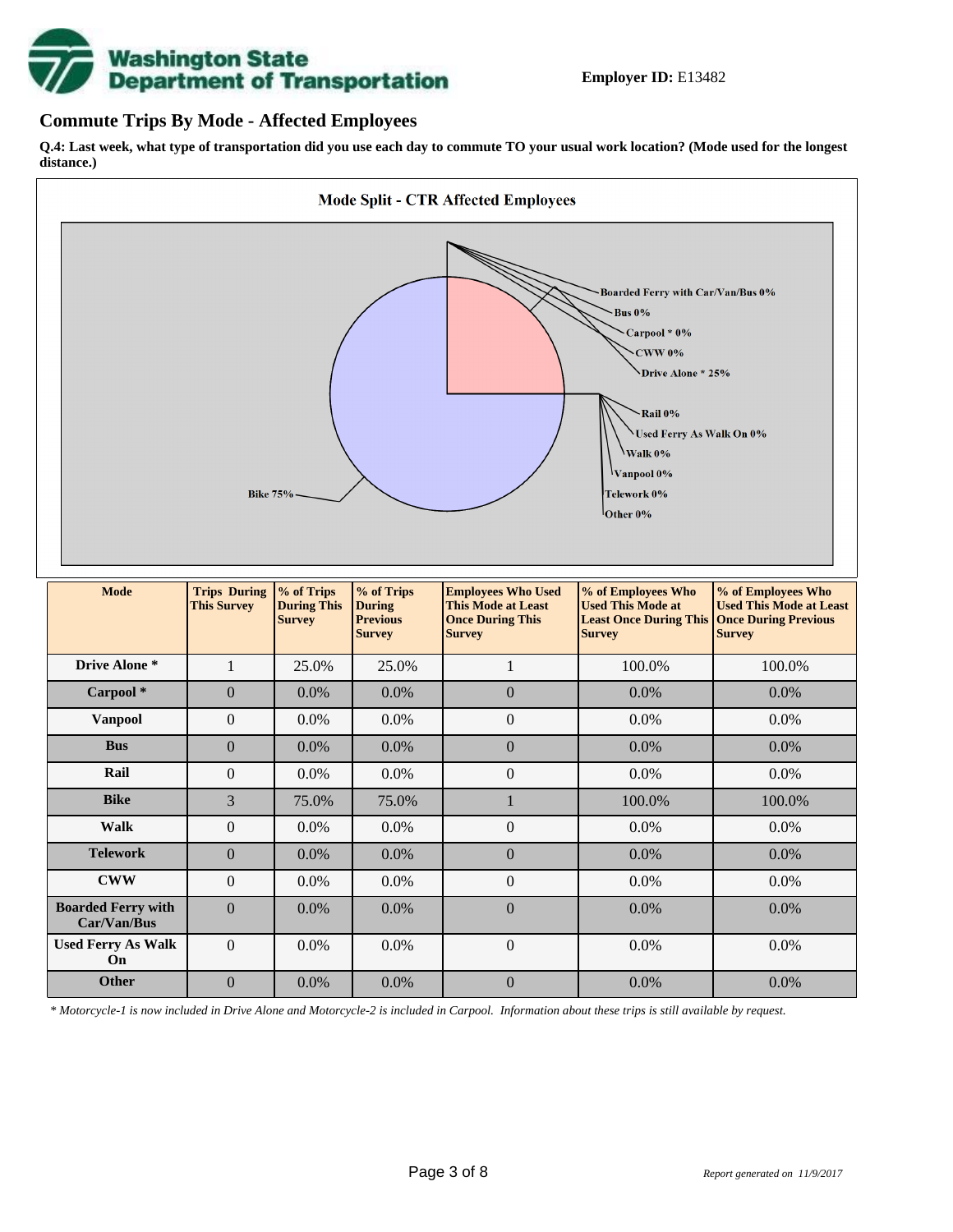

# **Alternative Modes - Number of Employees Who Used a Non-Drive Alone Mode:**

| <b>Non-Drive Alone</b><br><b>Number Of Days</b> | <b>Exactly this # of</b><br><b>Employees</b> | <b>Exactly this % of</b><br><b>Employees</b> | At least # of<br><b>Employees</b> | At least % of<br>employees |
|-------------------------------------------------|----------------------------------------------|----------------------------------------------|-----------------------------------|----------------------------|
| 0 Day                                           |                                              | 33%                                          | 3                                 | 100%                       |
| 1 Days                                          |                                              | 33%                                          | $\overline{2}$                    | 67%                        |
| 2 Days                                          | 0                                            | 0%                                           |                                   | 33%                        |
| 3 Days                                          |                                              | 33%                                          |                                   | 33%                        |
| 4 Days                                          | $\theta$                                     | 0%                                           | $\Omega$                          | 0%                         |
| 5 Days                                          | 0                                            | 0%                                           | $\theta$                          | 0%                         |
| <b>6 or More Days</b>                           | $\theta$                                     | 0%                                           | $\Omega$                          | 0%                         |

### **Count by Occupancy of Carpools and Vanpools**

**Q.5 If you used a carpool or vanpool as part of your commute, how many people (age 16 or older) are usually in the vehicle?**

| <b>Ridesharing Occupancy</b> | <b>Mode</b> | <b>Response Count</b> |
|------------------------------|-------------|-----------------------|
| $2*$                         | Carpool     | $\theta$              |
| 3                            | Carpool     | $\overline{0}$        |
| 4                            | Carpool     | $\theta$              |
| 5                            | Carpool     | $\overline{0}$        |
| >5                           | Carpool     | $\overline{0}$        |
| $<$ 5                        | Vanpool     | $\overline{0}$        |
| 5                            | Vanpool     | $\overline{0}$        |
| 6                            | Vanpool     | $\boldsymbol{0}$      |
| 7                            | Vanpool     | $\overline{0}$        |
| 8                            | Vanpool     | $\overline{0}$        |
| 9                            | Vanpool     | $\overline{0}$        |
| 10                           | Vanpool     | $\overline{0}$        |
| 11                           | Vanpool     | $\overline{0}$        |
| 12                           | Vanpool     | $\boldsymbol{0}$      |
| 13                           | Vanpool     | $\boldsymbol{0}$      |
| 14                           | Vanpool     | $\overline{0}$        |
| >14                          | Vanpool     | $\boldsymbol{0}$      |

\* Motorcycle-2 counted with Carpool-2 for this table.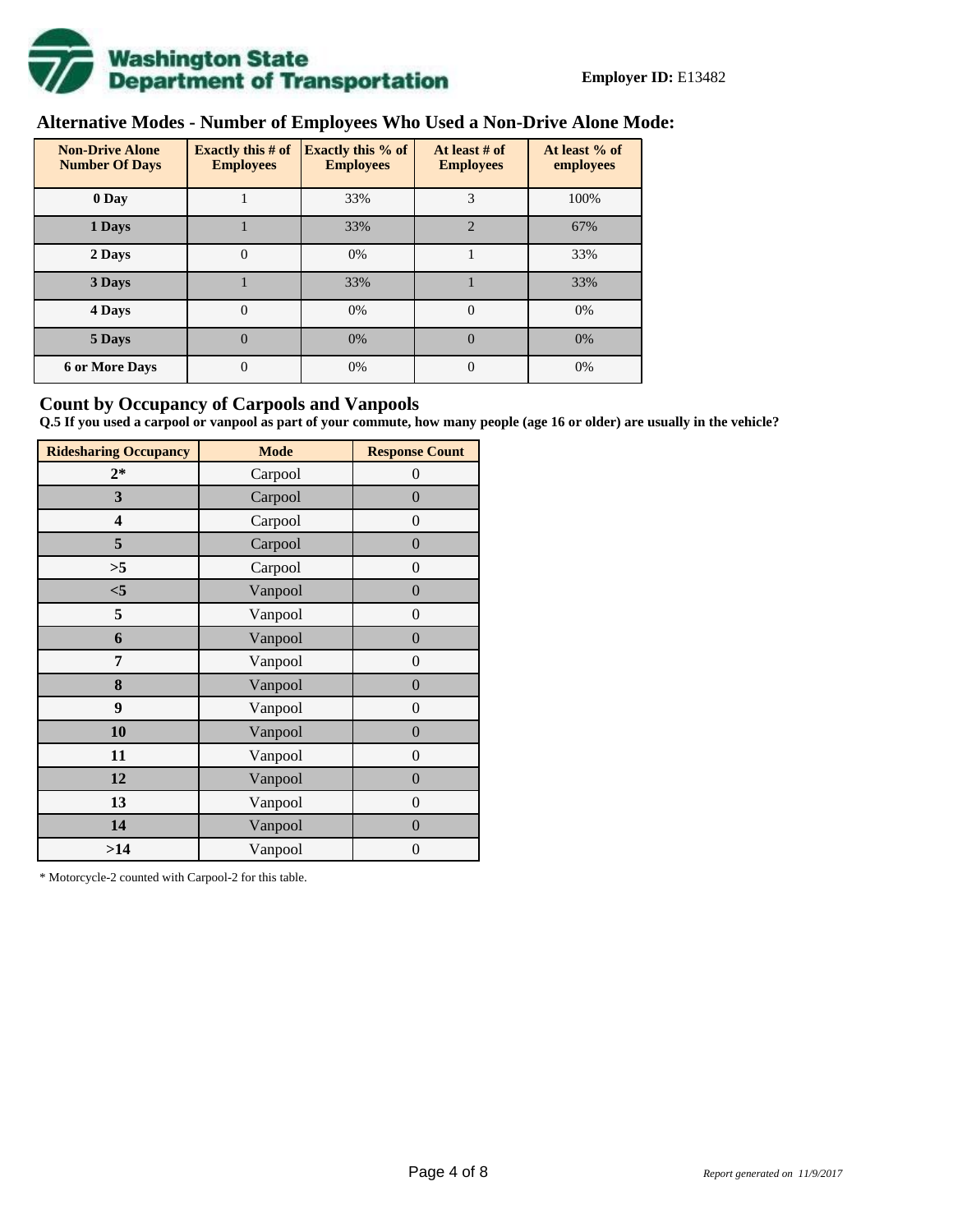

### **Reported Work Schedule - All Employees**

**Q.8 Which of the following best describes your work schedule?**

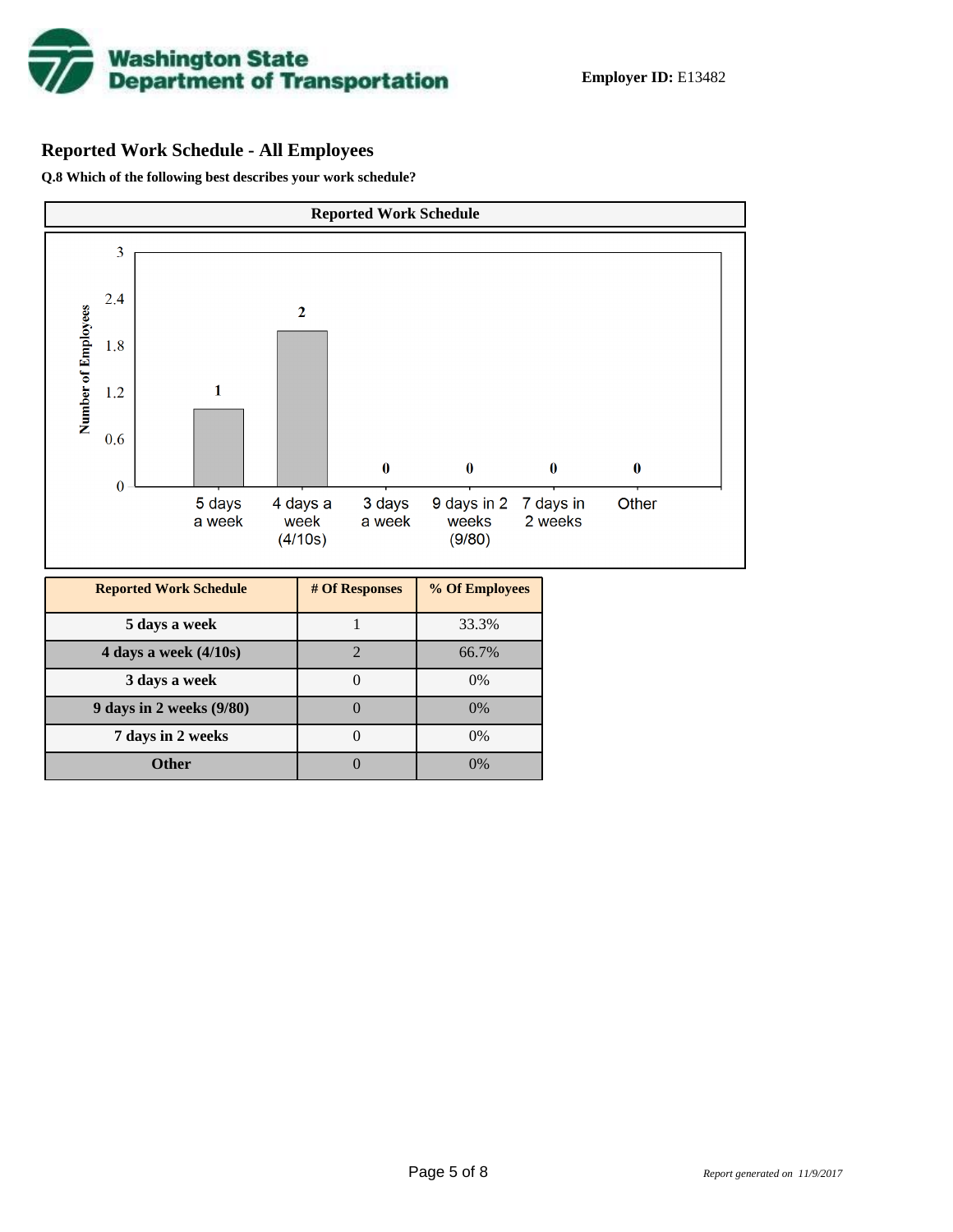

### **Parking and Telework**

**Q.9: On the most recent day that you drove alone to work, did you pay to park? (Mark "yes" if you paid that day, if you prepaid, if you are billed later, or if the cost of parking is deducted from your paycheck.)**



**Q.10: How many days do you typically telework?**

| <b>Telework Frequency</b>           | # of Responses | % of Responses |
|-------------------------------------|----------------|----------------|
| No Answer/Blank                     |                | $0.0\%$        |
| I don't telework                    |                | $0.0\%$        |
| Occasionally, on an as-needed basis | 3              | 100.0%         |
| 1-2 days/month                      |                | $0.0\%$        |
| 1 day/week                          |                | $0.0\%$        |
| 2 days/week                         |                | $0.0\%$        |
| 3 days/week                         |                | 0.0%           |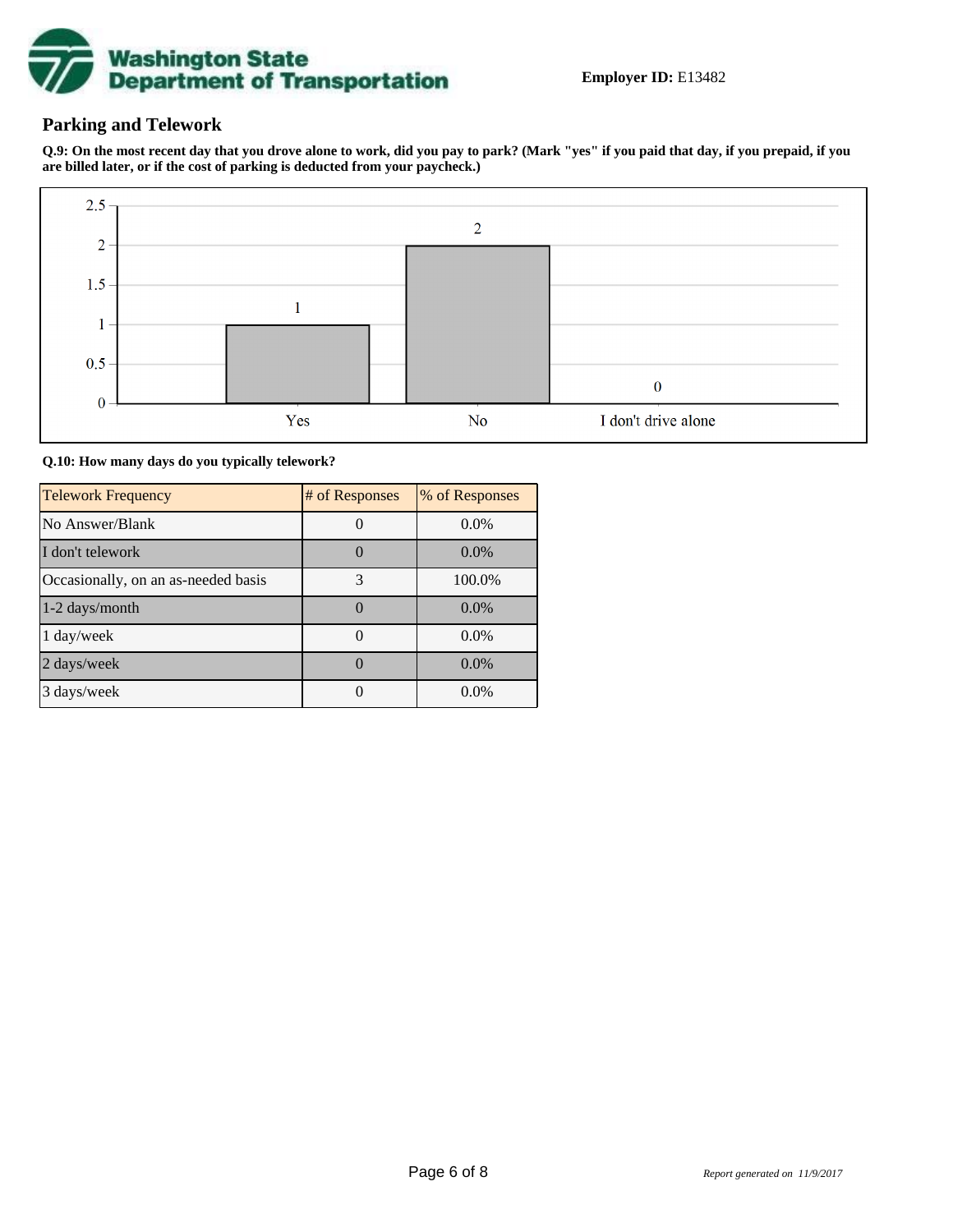

### **Reasons for driving alone to work/not driving alone to work**

**Q11. When you do not drive alone to work, what are the three most important reasons?**

| <b>Question Text</b>                                           | # of Responses | % of Responses |
|----------------------------------------------------------------|----------------|----------------|
| Free or subsidized bus, train, vanpool pass or fare benefit    | $\overline{2}$ | 28.6%          |
| Personal health or well-being                                  | $\overline{2}$ | 28.6%          |
| Environmental and community benefits                           | $\overline{2}$ | 28.6%          |
| To save money                                                  |                | 14.3%          |
| Financial incentives for carpooling, bicycling or walking.     | $\Omega$       | $0.0\%$        |
| Cost of parking or lack of parking                             | $\Omega$       | $0.0\%$        |
| To save time using the HOV lane                                | $\Omega$       | $0.0\%$        |
| I have the option of teleworking                               | $\Omega$       | $0.0\%$        |
| Driving myself is not an option                                | $\Omega$       | $0.0\%$        |
| Emergency ride home is provided                                | $\Omega$       | $0.0\%$        |
| I receive a financial incentive for giving up my parking space | $\Omega$       | $0.0\%$        |
| Preferred/reserved carpool/vanpool parking is provided         | $\Omega$       | $0.0\%$        |
| Other                                                          | $\theta$       | 0.0%           |

#### **Q12. When you drive alone to work, what are the three most important reasons?**

| <b>Question Text</b>                                      | # of Responses | % of Responses |
|-----------------------------------------------------------|----------------|----------------|
| Riding the bus or train is inconvenient or takes too long |                | 25.0%          |
| My job requires me to use my car for work                 |                | 25.0%          |
| Family care or similar obligations                        |                | 25.0%          |
| <b>Other</b>                                              |                | 25.0%          |
| I need more information on alternative modes              | $\Omega$       | $0.0\%$        |
| My commute distance is too short                          | $\Omega$       | $0.0\%$        |
| I like the convenience of having my car                   | $\Omega$       | $0.0\%$        |
| Bicycling or walking isn't safe                           | $\Omega$       | $0.0\%$        |
| There isn't any secure or covered bicycle parking         | $\Omega$       | $0.0\%$        |